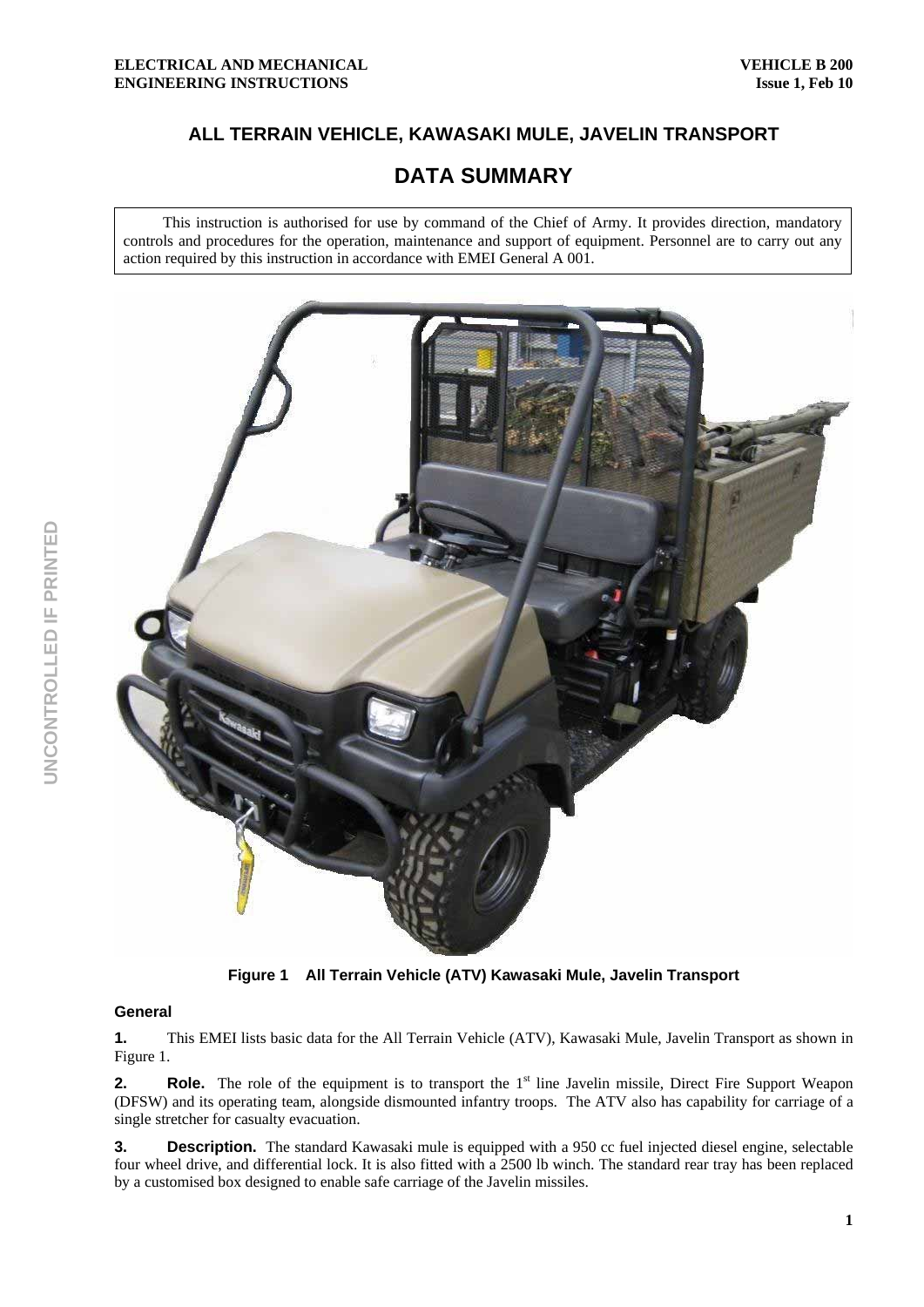## **Detail**

| 4.  |               | Engine:             |  |  |  |
|-----|---------------|---------------------|--|--|--|
|     | а.            |                     |  |  |  |
|     | $\mathbf b$ . |                     |  |  |  |
|     | с.            |                     |  |  |  |
|     | d.            |                     |  |  |  |
|     | е.            |                     |  |  |  |
|     | f.            |                     |  |  |  |
|     | g.            |                     |  |  |  |
|     | h.            |                     |  |  |  |
| 5.  |               | Cooling:            |  |  |  |
|     | a.            |                     |  |  |  |
|     | $\mathbf b$ . |                     |  |  |  |
| 6.  |               | <b>Drive Train:</b> |  |  |  |
|     | a.            | Transmission:       |  |  |  |
|     |               | (1)                 |  |  |  |
|     |               | (2)                 |  |  |  |
|     |               | (3)                 |  |  |  |
|     | b.            | Front Wheel Drive:  |  |  |  |
|     |               | (1)                 |  |  |  |
|     |               | (2)                 |  |  |  |
|     |               | (3)                 |  |  |  |
|     | c.            |                     |  |  |  |
| 7.  |               | <b>Suspension:</b>  |  |  |  |
|     | а.            |                     |  |  |  |
|     | b.            |                     |  |  |  |
|     | c.            |                     |  |  |  |
|     | d.            |                     |  |  |  |
| 8.  |               | <b>Brakes:</b>      |  |  |  |
|     | a.            |                     |  |  |  |
|     | b.            |                     |  |  |  |
|     | c.            |                     |  |  |  |
| 9.  |               | Tyres:              |  |  |  |
|     | a.            |                     |  |  |  |
|     | b.            |                     |  |  |  |
|     |               | (1)                 |  |  |  |
|     |               | (2)                 |  |  |  |
| 10. |               | Steering:           |  |  |  |
|     | а.            |                     |  |  |  |